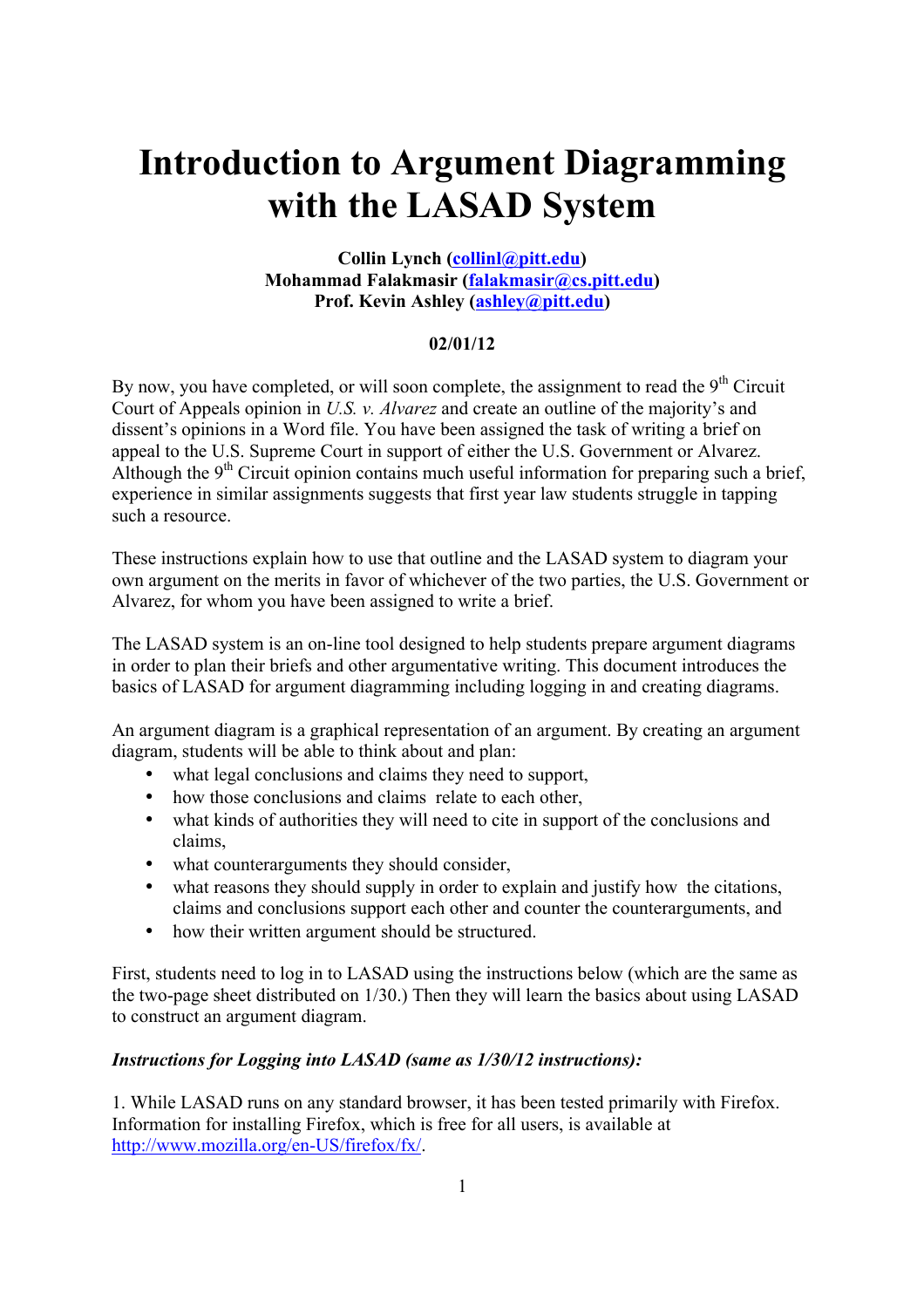2. Open any standard web browser and go to this URL: http://moti.lrdc.pitt.edu/lasad.html You will see a webpage prompting you to enter your LASAD username as shown below. Your LASAD username is your Pitt login.



3. Once you enter your login you will be redirected to one of two servers running LASAD. Click on the link provided and you will see a LASAD startup screen. From there you should click on the "Login & Session Overview" tab to get to the login screen shown below:

| About <sup>22</sup> Login & Session Overview |           |          |                                                |    |
|----------------------------------------------|-----------|----------|------------------------------------------------|----|
|                                              |           |          |                                                |    |
|                                              |           |          |                                                |    |
|                                              |           |          |                                                |    |
|                                              |           |          |                                                |    |
|                                              |           |          |                                                |    |
|                                              |           |          |                                                |    |
|                                              | Login     |          |                                                |    |
|                                              | Username: | LW-User0 |                                                |    |
|                                              | Password: |          |                                                |    |
|                                              | Login     |          |                                                |    |
|                                              |           |          |                                                |    |
|                                              |           |          |                                                |    |
|                                              |           |          |                                                |    |
|                                              |           |          |                                                |    |
|                                              |           |          |                                                |    |
|                                              |           |          |                                                |    |
|                                              |           |          |                                                |    |
|                                              |           |          | Connection status: online Login: not logged in |    |
|                                              |           |          |                                                | 50 |

4. Re-enter your user-name and password into the browser as shown above, and hit return to login. If you enter incorrect login information a message will pop up in the lower right corner of the screen informing you of the error.

5. Once you login to LASAD you will see the following browser panel:

| About X Login & Session Overview                   |                    |                                |
|----------------------------------------------------|--------------------|--------------------------------|
| Join map                                           |                    | $\overline{r}$ $\overline{r}$  |
| Create a new session from a template               |                    |                                |
| LegalClaim-CCC                                     |                    |                                |
|                                                    |                    |                                |
|                                                    |                    |                                |
|                                                    |                    |                                |
|                                                    |                    |                                |
|                                                    |                    |                                |
| Join an active session                             |                    |                                |
| Template<br>Session name                           | Active users       | Created on                     |
|                                                    |                    |                                |
|                                                    |                    |                                |
|                                                    |                    |                                |
|                                                    |                    |                                |
|                                                    |                    |                                |
|                                                    |                    |                                |
| Join a prior session                               |                    |                                |
| Session name                                       | Template           | Last modified                  |
| 02-Argument-Outline-LW-Useri Plaintiff Reading.    |                    | Tue Jan 24 20:25:56 GMT-500 20 |
| 01-Intro-Outline-LW-User0                          | Plaintiff Reading. | Tue Jan 24 20:25 58 GMT-500 20 |
|                                                    |                    |                                |
|                                                    |                    |                                |
|                                                    |                    |                                |
| Import existing map session from local file system |                    | 匡                              |
|                                                    |                    |                                |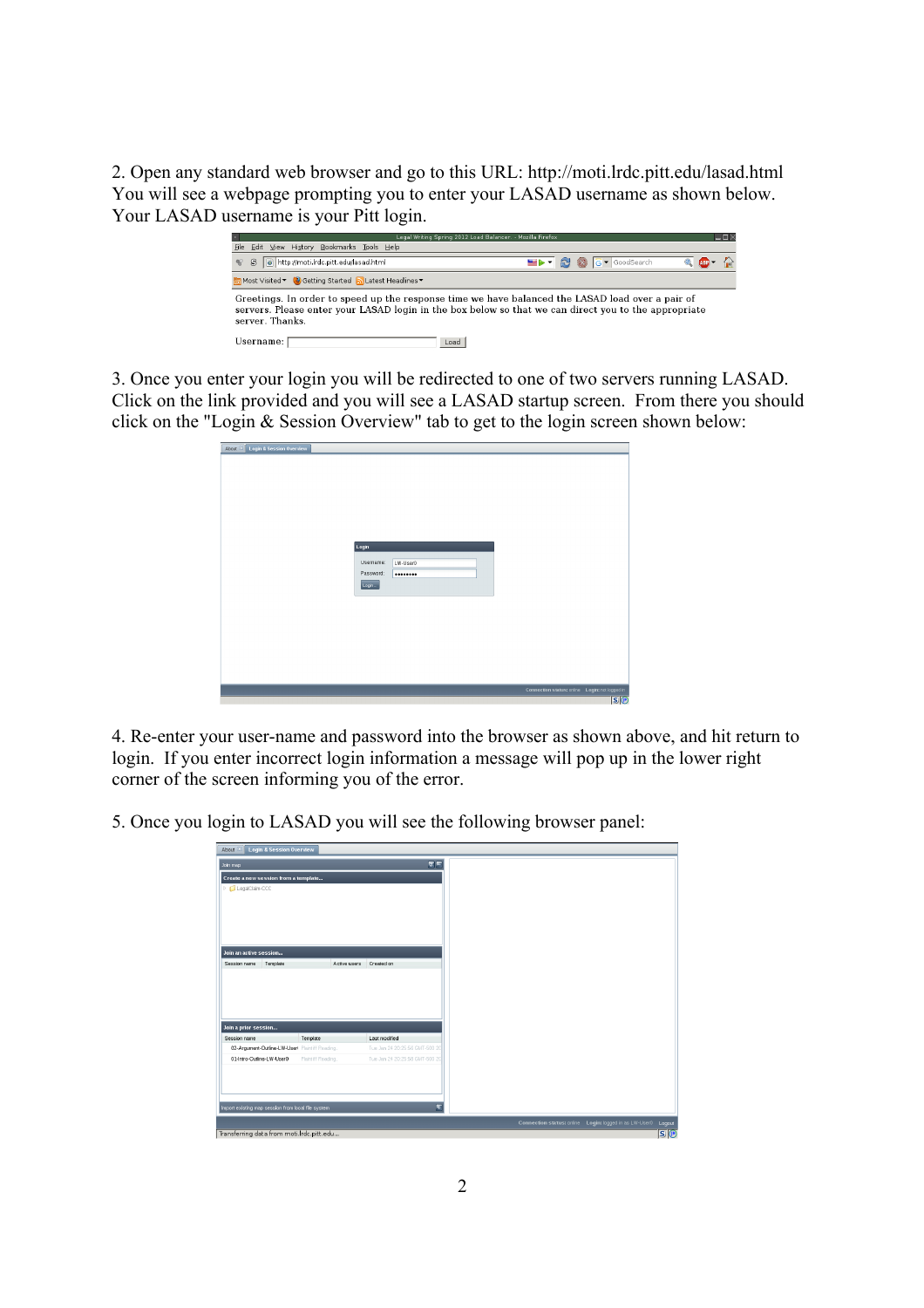For the purposes of this class, focus on the *"Join a prior session..."* panel at the bottom lefthand corner of the screen (i.e., do NOT opt to *"Join an active session..."* or *"Create a new session from a template...."*) You will see a short list of "sessions". In LASAD, a "session" is for developing an argument diagram, also referred to as an "argument map" or "map". There will be two argument diagrams listed *01-Intro-Sample-Diagram* and *02-My-Argument-Diagram.*

| About <sup>8</sup> Login & Session Overview                                     |                    |                                     |                                                                                                                        |                                                                                                                                  |                                                         |        |
|---------------------------------------------------------------------------------|--------------------|-------------------------------------|------------------------------------------------------------------------------------------------------------------------|----------------------------------------------------------------------------------------------------------------------------------|---------------------------------------------------------|--------|
| Join map                                                                        |                    | $\overline{e}$ $\Gamma$             | <b>Session details</b>                                                                                                 |                                                                                                                                  |                                                         |        |
| Create a new session from a template<br>LegalClaim-CCC                          |                    |                                     | Map ID:<br>Map name:<br>Author:<br><b>Ontology:</b><br><b>Template:</b><br><b>Description:</b><br><b>Active users:</b> | 138<br>01-Intro-Outline-LW-User0<br>LW-User0<br>LegalClaim-CCC / Argument-Outline-template<br>Plaintiff Reading.<br>0 (max. 100) |                                                         |        |
| Join an active session                                                          |                    |                                     |                                                                                                                        |                                                                                                                                  |                                                         |        |
| Session name<br>Template                                                        | Active users       | Created on                          |                                                                                                                        |                                                                                                                                  |                                                         |        |
| Join a prior session                                                            |                    |                                     | <b>Possible actions</b>                                                                                                |                                                                                                                                  |                                                         |        |
| Session name                                                                    | Template           | Last modified                       | Join                                                                                                                   |                                                                                                                                  |                                                         |        |
| 02-Argument-Outline-LW-Userl Plaintiff Reading.                                 |                    | Tue Jan 24 20:25:56 GMT-500 20      |                                                                                                                        |                                                                                                                                  |                                                         |        |
| 01-Intro-Outline-LW-User0<br>Import existing map session from local file system | Plaintiff Reading. | Tue Jan 24 20:25:58 GMT-500 20<br>匡 |                                                                                                                        |                                                                                                                                  |                                                         |        |
|                                                                                 |                    |                                     |                                                                                                                        |                                                                                                                                  | Connection status: online  Login: logged in as LW-User0 | Logout |
| Transferring data from moti.lrdc.pitt.edu                                       |                    |                                     |                                                                                                                        |                                                                                                                                  |                                                         | 50     |

6. Pick *01-Intro-Sample-Diagram* by clicking on it. Picking an argument diagram will cause the "map" details to appear on the right-hand side of the window with a "Join" button at the bottom as shown above.

7. Click the "Join" button. After a brief period of loading, a new "map" window will open in which to construct an argument diagram. We will explain how to do his on Feb. 1. You will use diagram *01-Intro-Sample-Diagram* for the introductory exercise on Feb. 1 and *02-My-Argument-Diagram* to prepare your argument in the *Alvarez* case.

8. (For closing LASAD at the end of your session.) Before discussing how to make an argument diagram for the *Alvarez* assignment, let's complete the discussion of LASAD basics by explaining what to do when you are finished working on your argument diagram. When you are done working with a diagram you can close it by clicking on the [x] at the top of the "map" tab as shown below. This will bring up a popup asking you if you wish to close the "map" (i.e., the argument diagram). Clicking "yes" will close it. Your work is saved automatically to the server as you work and can be reloaded by following the same initial loading steps. Thus, you can stop working on your diagram and resume again later.

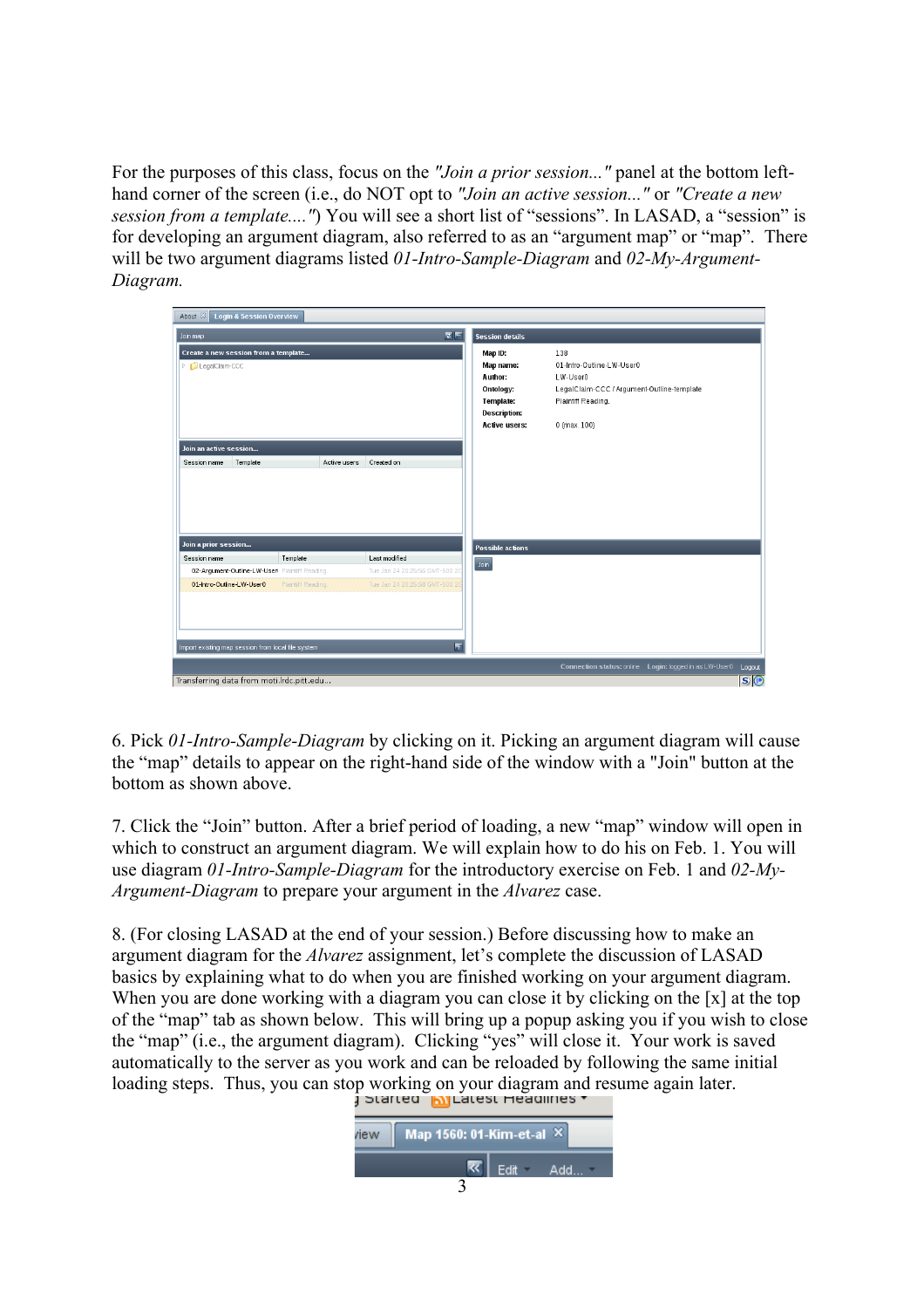In order to close the system clock the [Logout] button located on the bottom right-hand corner of the window as shown below.



#### *Authoring Diagrams:*

In the next couple of weeks, you will be using argument diagramming to plan your own argument on the merits for your brief. For diagramming your argument for the brief, you will join the session named *02-My-Argument-Diagram*. You will then be presented with a blank session screen into which you will insert diagram elements (e.g., boxes and arrows) to represent your argument.

In order to learn how to construct an argument diagram, let's focus on the sample argument diagram shown below. It represents a small portion of the majority's argument in the  $9<sup>th</sup>$ Circuit opinion of *U.S. v. Alvarez*. It will serve to illustrate various points below. For this initial introductory exercise, you should use diagram *01-Intro-Sample-Diagram* (which you joined in step 7).



#### *Diagram Elements.*

Argument diagrams are graphical representations of arguments. For your class assignment, LASAD provides the following set of elements to construct the diagrams. These elements focus attention on key parts of persuasive legal arguments. There are three types of boxes or nodes. The examples shown at the right come from the sample argument diagram above:

*Conclusions:* Conclusion nodes are used to represent legal conclusions asserted by the author in the argument.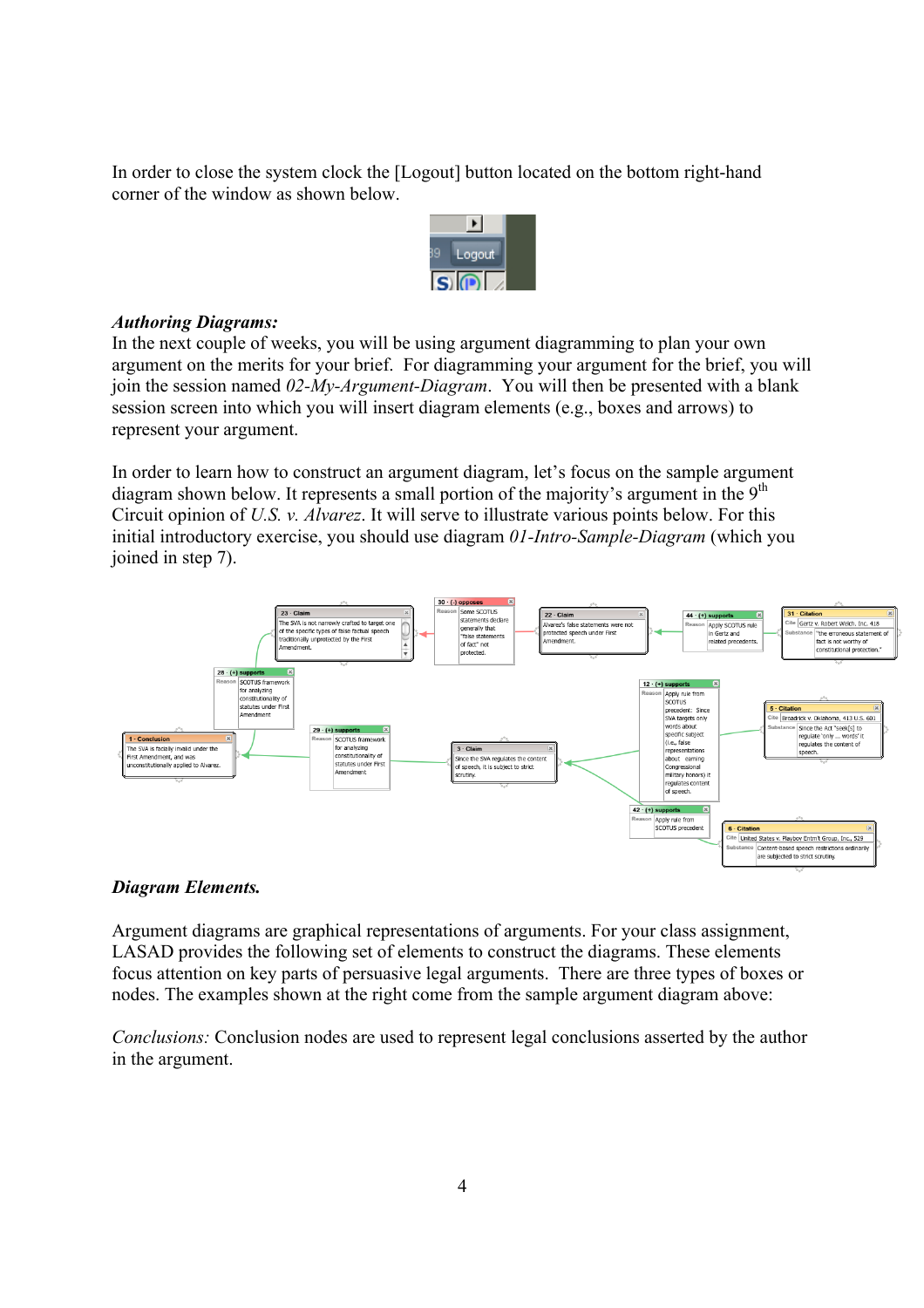

*Claims:* Claim nodes represent assertions made by the author in support of (or opposing) a legal conclusion or another claim.



*Citations:* Citation nodes represent legal authorities cited in support of (or opposing) claims and legal conclusions. These are references to legal cases or statutes.



A Citation node has two fields: "Cite" and a "Substance" field. The Cite field is where you can record the statute section or case cite. The Substance field is for recording the substance of the citation that is relevant at this point in the argument, for instance, a quotation from the statute or case opinion or a succinct paraphrase.

Nodes can be added to the diagram workspace by right-clicking on the diagram workspace to generate a new node, or by using a two-finger click for Macintosh trackpads. This brings up the "choose a box" menu as shown at right with which you can select the kind of node to add.



Key features of argument diagrams are the arcs (i.e., arrows) that connect the nodes. The arcs indicate relations of support (or opposition) between nodes: What claim supports (or opposes) what conclusion or other claim? What citation supports (or opposes) what conclusion or claim? The arcs not only indicate supporting (or opposing) relations, they are also used to record, in text boxes connected to the arcs, the *reasons* underlying or justifying the support (or opposition).

Once nodes have been created in the workspace, you can draw arcs (i.e., arrows) between them. LASAD has three types of arcs:

*(+) Supports:* indicate a supportive relationship with one node (the tail node) supporting the pointed-to node.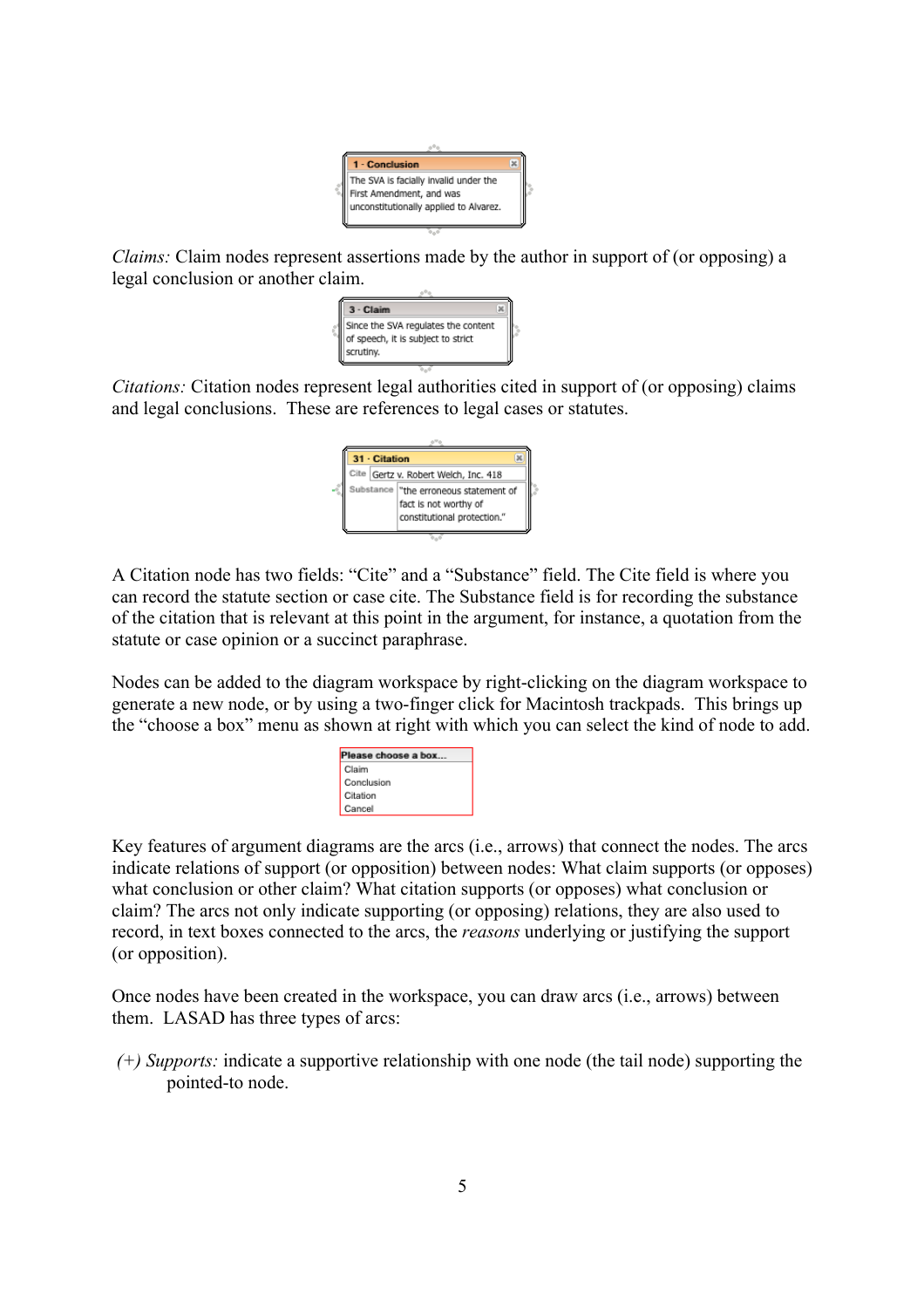

*(-) Opposes:* indicate an opposing relationship with the tail node opposing the pointed-to node.



*( ) Informational:* represent a factual or topical relationship between two nodes that is neither supporting or opposing but contains some relevant information. The example below uses the Informational arc to set out the strict scrutiny standard defined in the cited case.



An alternative way to set out a standard is shown below. Instead of an Informational arc, it uses a Supports arc.



*Drawing Arcs:* in order to draw an arc between two nodes you should click on one of the four anchor nubs located on the sides of your designated tail node. Then, holding down the mouse you can drag the resulting line until it touches an anchor nub of your target node. Once that is done you will be presented with an arc-type menu (below) similar to the "choose a box" menu. Select the type of arc you want to use.

| Please choose link |  |
|--------------------|--|
| (+) supports       |  |
| (-) opposes        |  |
| informational      |  |
| Cancel             |  |

You can reverse the direction of an arc with the reversal button located on the title-bar of the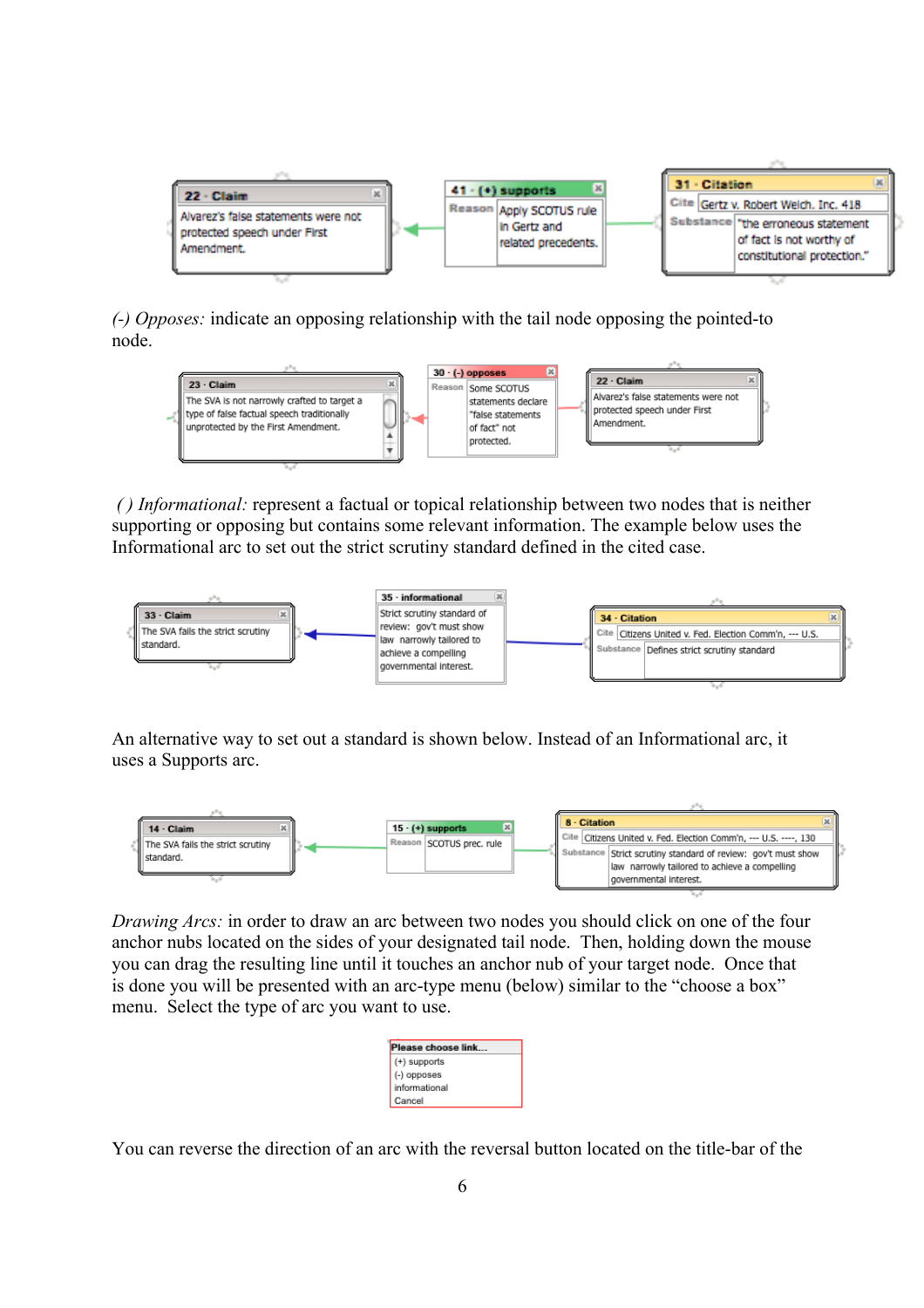arc box. This button will appear when the mouse hovers over the title-bar of the arc. The button is shown below:



The "Supports" and "Opposes" arcs each have a field marked "Reasons" where you should specify the reasons underlying or justifying the support (or opposition). As explained below, these Reasons are an important component of your argument and will be useful in preparing your written argument from the argument diagrams.

Notice that each diagram element (i.e., node or arc) added to the diagram has a number in the upper left. These numbers simply indicate the order in which the nodes and arcs were added to the diagram.

*Deleting contributions:* All items in the space can be removed by clicking on the [x] button located in the upper-right hand corner of each node or arc title pane.

*Copying nodes or arcs:* While one can copy the text inside a node, arc, or field, one cannot copy the nodes or arcs themselves.

#### *Planning Your Argument for the Alvarez Assignment*

Assuming that your argument for the *Alvarez* assignment will be based on the arguments of the majority and the dissent in the  $9<sup>th</sup>$  Circuit opinion, your outline of those arguments can help you construct a diagram your own argument. You can cut-and-paste text from the Word file of your  $9<sup>th</sup>$  Circuit argument outline directly into the text boxes of the nodes and arcs in your diagram. Of course, since an advocate's argument to the Supreme Court on appeal from the circuit court opinion will be different in a variety of ways from the arguments of circuit court judges, you should carefully edit the text that you cut-and-paste. USE CAUTION here. If you cut-and-pasted the court's language, make sure to enclose the language within quotation marks and include a cite with the page upon which this quote appears. Or if you paraphrased the language, be sure to include the cite to the original source. This will help to ensure that when you use your argument diagram to construct your written argument that you will avoid plagiarism or failure to adequately cite sources.

Use a "divide and conquer" strategy. Think about the main legal conclusion(s) of the side you represent and add it to the diagram. Then consider the claims that go into convincing the Court that the legal conclusion is true and add them to the diagram, linked to the main conclusion(s) with "Supporting Reasons" arcs. Similarly, those claims may be supported by additional component claims; add them to the diagram.

At various points in the diagram, conclusions and claims will ultimately need to be supported with legal authorities. Add Citation nodes to the diagram to record the relevant authorities. These authorities may have already been cited in the  $9<sup>th</sup>$  Circuit opinion, you may have included them in your outline of that opinion, or you may need to undertake new legal research to find relevant authorities. Usually, each "branch" of the argument ends with a Citation node. Sometimes, you may realize that a branch of your argument needs an authority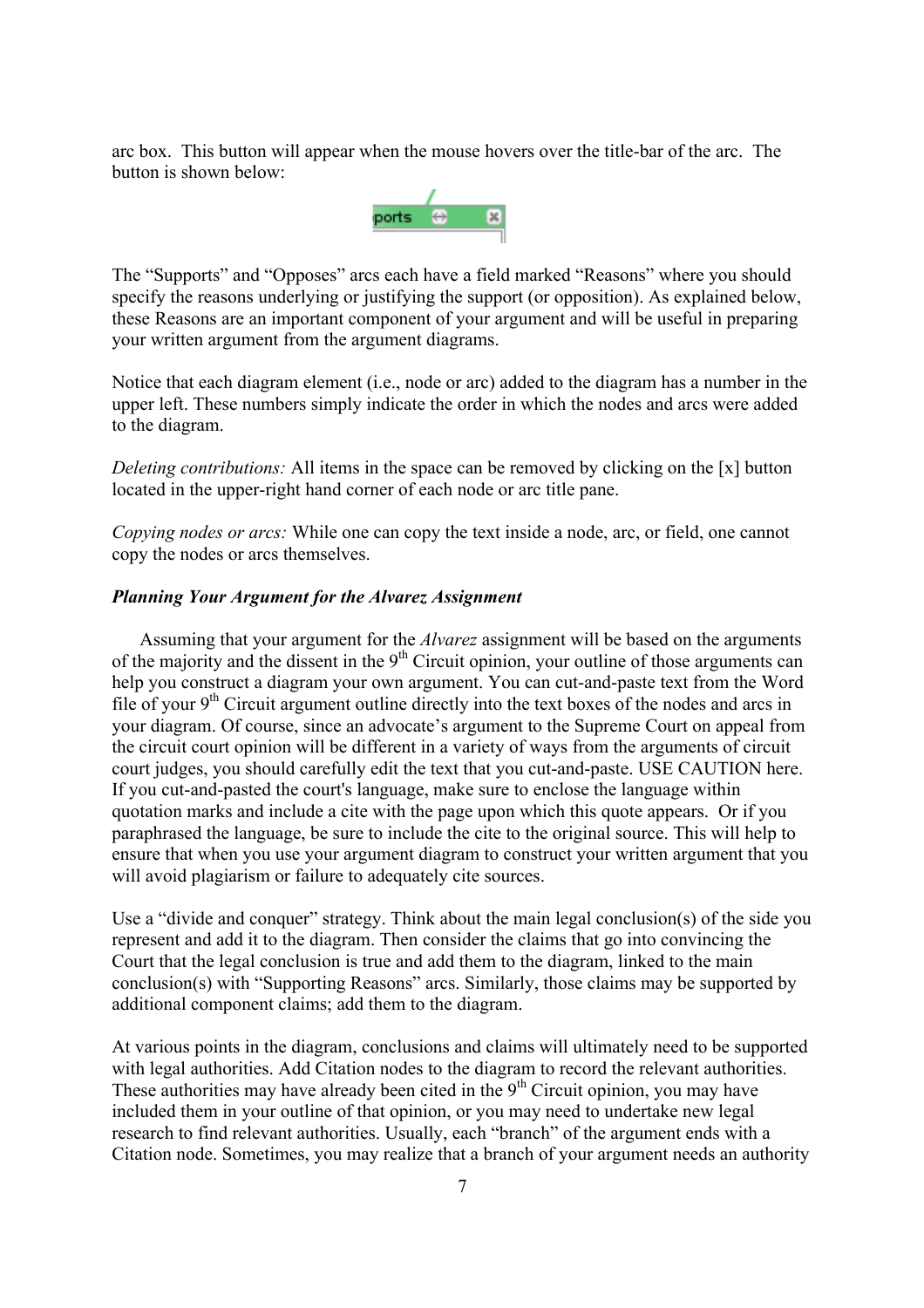but you have not yet found one. In these cases, it is still useful to add a Citation node as a placeholder and to specify, perhaps ALL IN CAPS, a detailed description of the kind of authority you need. You will discover that the preceding nodes in the branch will help you to specify the kind of authority you need to find.

One can include more than one cited case in a single Citation node. This is useful if the multiple cases cited all stand for the same proposition (e.g., a rule or holding) that is relevant to your argument at that point. Since a single case may be cited for multiple propositions, you may find that more than one Citation node in your diagram refers to the same case. Presumably, in these circumstances, the Cite fields will contain related citations with, perhaps, different page numbers, and the Substance fields will contain different propositions for which the case stands.

One of the key advantages of creating an argument diagram involves the "Supports" and "Opposes" arcs. As links among citations, claims, or conclusions, these arcs invite you to think about and make explicit the reasons why the information in the one node supports the content of the other node. These reasons will be an important part of your brief's textual argument; write them in the Reasons field. Thinking about these reasons and writing them down is one way that you can add your own creative contribution to the material you adapt from the  $9<sup>th</sup>$  Circuit opinion.

In writing your brief, you will want to consider possible counterarguments to some of your conclusions or claims. Since it includes both majority and dissenting opinions, the  $9<sup>th</sup>$  Circuit opinion includes many arguments and counterarguments. Indeed, the majority recites and responds to various of the dissent's counterarguments in the majority opinion, and similarly for the dissent. Since your briefs are not "reply" briefs, your brief is supposed to present your client's argument, not, in general, to anticipate your opponent's arguments. Nevertheless, if a counterargument is sufficiently important that it is likely the court would expect you to have addressed it in your brief, you should do so. (You should include telling counterarguments in your diagram even though you may ultimately decide not to include them in your brief.)

Use a Conclusion or Claim node to include a counterargument in the diagram, and link it into the argument it counters with an "Opposes" arc. In some circumstances, the "counterargument" may be a citation that contradicts a conclusion or claim; you should use a Citation node and link it to the contradicted node with an "Opposes" arc. In either situation, be sure to explain the reasons why the counterargument or contradictory citation opposes your argument in the arc's Reasons field.

In general, it is probably easiest first to fill out a branch representing an argument in favor of your client, and then to consider counterarguments to the conclusions or claims in that branch and add them to the diagram. As you identify counterarguments, it is natural to think about how to justify to the Court that it should NOT treat the counterarguments as dispositive. That is, you will need to counter the counterargument by coming up with reasons why the Court should agree with your position rather than with the counterargument. A good way to record these reasons in your diagram is to insert a Claim node between the counterargument and the Claim or Conclusion it opposes (the "Opposed Node"). The counterargument's Opposes arc should point to the new Claim; the text of the new Claim node might be: "The counterargument that … should be rejected." Add a Supports arc from the new Claim node to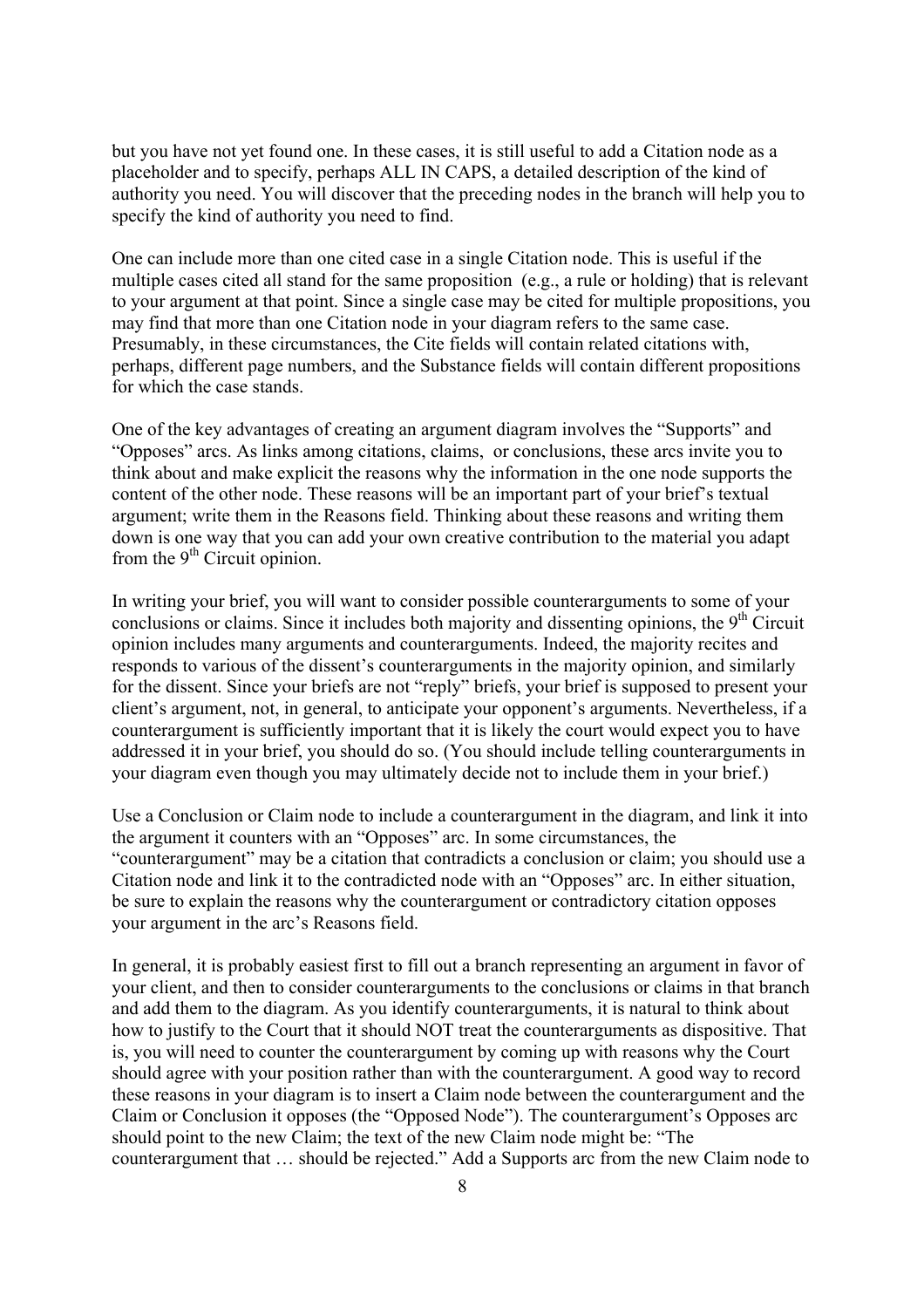the Opposed Node and insert the reasons why the Court should agree with your position rather than the counterargument in the Reasons field of the Supports arc.

### *Using Your Argument Diagram to Help Write Your Brief*

If you have done a careful job of diagramming your argument, you have already done much of the hard thinking necessary to write your brief. Your argument diagram represents all or most of the conclusions, claims, citations and supporting reasons, counterarguments and counters, that you will need to incorporate into your textual argument on the merits on behalf of your client.

Consider, for instance, the useful format for proving a conclusion of law recommended in Richard K. Neumann, LEGAL REASONING AND LEGAL WRITING: STRUCTURE, STRATEGY AND STYLE,  $(5^{th}$  Ed.):

- 1. State your *conclusion*
- 2. State the primary rule that *supports* the *conclusion*.

3. Prove and explain the rule through *citation* to authority, description of how the authority stands for the rule, discussion of subsidiary rules, analyses of policy, and *counter-analyses*.

4. Apply the rule's elements to the facts with the aid of subsidiary rules, *supporting authority*, policy considerations, and *counter-analyses*; and

5. If steps 1 through 4 are complicated, sum up by restating your *conclusion*. (emphasis added)

As the italicized words suggest, your argument diagram already contains much of the information you need to instantiate this format, for the main legal conclusions and the subsidiary claims.

Basically, you can begin with the Conclusion nodes and work your way along each branch, translating it into text. That is, state the contents of a Conclusion node in a paragraph. Then select a Claim node that relates to the Conclusion and state its contents in a paragraph. If there are any Citation nodes at the end of the branch, add them to the paragraph. Use the contents of the Support arcs' Reasons field to explain the how the citations support the claim, and how the claim supports the conclusion.

You should repeat this process in turn for each claim related to the conclusion and for any other conclusions. While this will not yield a polished argument, it will place everything contained in the argument diagram into a text that you can edit into a strong argument.

Here are three things to remember as you translate your argument diagram into a written argument:

1. Much of the text is already there in the text boxes of the nodes and arcs; feel free to cut-and-paste it into your brief and edit it into a written argument. But again, USE CAUTION here. If you cut-and-pasted the  $9<sup>th</sup>$  Circuit's language, make sure to enclose the language within quotation marks and include a cite with the page upon which this quote appears. Or if you paraphrased the 9<sup>th</sup> Circuit's language, be sure to include the cite to the original source. This will help to ensure that, in constructing your written argument, you will avoid plagiarism